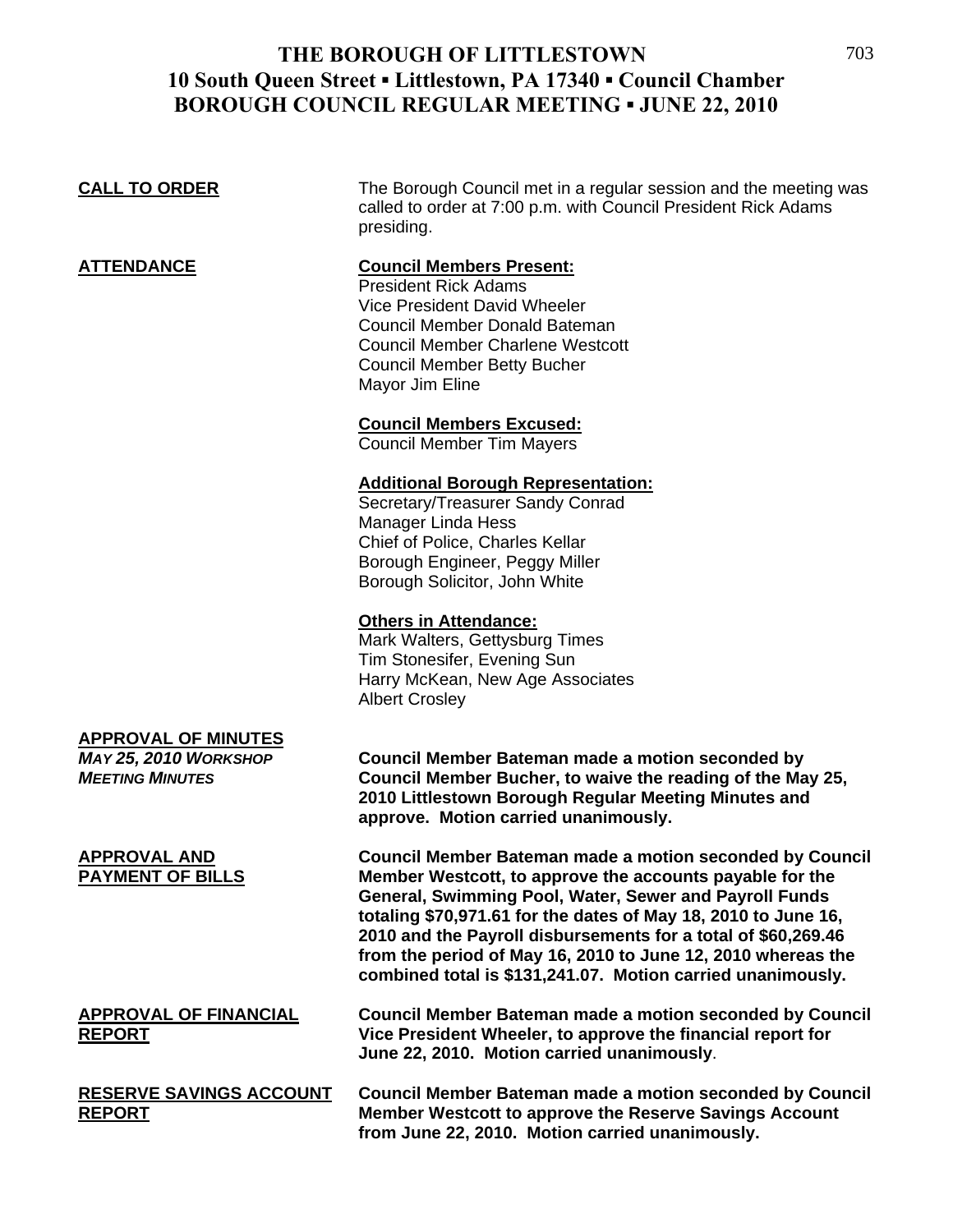#### **NEW BUSINESS**

| <b>GOOD OLD DAYS PARADE ROUTE</b>                                                       | <b>Council Member Bateman made a motion seconded by Council</b><br>Vice President Wheeler to approve the Good Old Days Parade<br>route. Motion carried unanimously.                                                                                                                                                                                                                                    |
|-----------------------------------------------------------------------------------------|--------------------------------------------------------------------------------------------------------------------------------------------------------------------------------------------------------------------------------------------------------------------------------------------------------------------------------------------------------------------------------------------------------|
| <b>BENCHMARK REPRESENTATIVE</b>                                                         | Council Member Bateman made a motion seconded by Council<br>Member Bucher, to ratify and confirm the appointment of<br>Borough Manager, Linda Hess as the authorized representative<br>for Benchmark effective June 3, 2010. Motion carried<br>unanimously.                                                                                                                                            |
| <b>BUDGET AMENDMENTS</b>                                                                | <b>Council Member Bateman made a motion seconded by Council</b><br>Member Bucher, to approve the first half Fiscal Year 2010<br>budget amendments. Motion carried unanimously.                                                                                                                                                                                                                         |
| <b>SWITCH INSURANCE FROM</b><br><b>C.A. WEBER TO STAUB, RIGGS</b><br><b>AND COLLINS</b> | <b>Council Member Westcott made a motion seconded by Council</b><br>Member Bateman to approve the transfer of the Boroughs<br>Commercial, Liability, Auto, Public Officials/Police, and<br>Workers Compensation Insurance from C.A. Weber Insurance<br>Agency to Staub, Riggs & Collins, Inc. and to purchase the<br>optional Employment Practices Liability Insurance. Motion<br>carried unanimously. |
| <b>REPORTS</b>                                                                          |                                                                                                                                                                                                                                                                                                                                                                                                        |
| <b>BOROUGH MANAGER</b>                                                                  | Borough Manager, Linda Hess, submitted her report earlier to<br>Council.                                                                                                                                                                                                                                                                                                                               |
| <b>MAYOR</b>                                                                            | Mayor James Eline submitted his report earlier to Council.                                                                                                                                                                                                                                                                                                                                             |
| <b>POLICE CHIEF</b>                                                                     | Chief of Police, Charles Kellar, submitted his report earlier to<br>Council.                                                                                                                                                                                                                                                                                                                           |
| <b>DIRECTOR OF PUBLIC WORKS</b>                                                         | Borough Director of Public Works, Tim Topper, submitted his report<br>earlier to Council.                                                                                                                                                                                                                                                                                                              |
| <b>BOROUGH ENGINEER, HRG</b>                                                            | Borough Engineer, Peggy Miller submitted her report earlier to<br>Council.                                                                                                                                                                                                                                                                                                                             |
| <b>BOROUGH SOLICITOR</b>                                                                | Borough Solicitor, White submitted his report earlier to Council.                                                                                                                                                                                                                                                                                                                                      |
| <b>REPORTS</b>                                                                          | <b>Council Member Bateman made a motion seconded by Council</b><br>Member Bucher to approve the reports as written. Motion<br>carried unanimously.                                                                                                                                                                                                                                                     |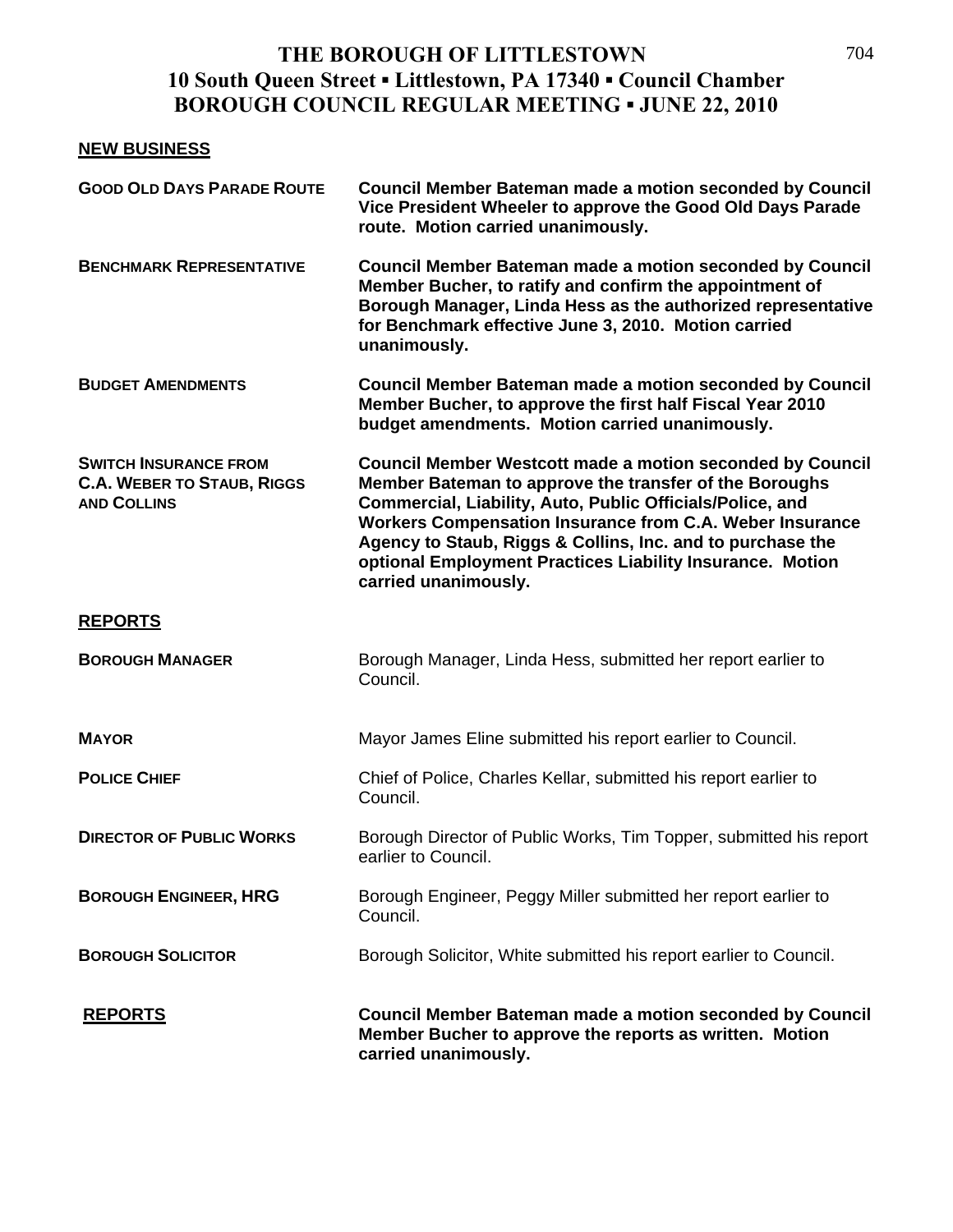# **REPORTS OF BOARDS, COMMITTEES AND COMMISSIONS RECREATION BOARD** There was no action to be taken. **PLANNING COMMISSION ADVERTISE FOR A PUBLIC HEARING Council Member Bateman made a motion seconded by Council Member Westcott to advertise for a public hearing for an ordinance Amending and Supplementing the Littlestown Borough Zoning Code. Motion carried unanimously. CIVIL SERVICE COMMISSION** Council Member Mayers stated that there is nothing to report. **COMMUNITY RELATIONS** Council Vice President Wheeler stated that there is nothing **COMMITTEE** to report. **FINANCE COMMITTEE** Council President Adams stated that the budget process will begin in July. **HEALTH & SAFETY** Council Member Westcott stated that there is nothing to report. **COMMITTEE PERSONNEL COMMITTEE** Council Member Bucher stated that there was nothing to report. **UNION/POLICE CONTRACT** Council President Adams stated that there is nothing to report. **COMMITTEE PROPERTY & SUPPLY** Council Member Bateman stated that there was nothing to report. **COMMITTEE UTILITIES/I&I COMMITTEE** There is nothing to report. **YORK ADAMS TAX BUREAU** Council Vice President Wheeler stated that there is nothing to report. **COUNCIL OF GOVERNMENT** Council Vice President Wheeler stated that there was nothing to report. **RECESS Council Member Bateman made a motion seconded by Council Member Westcott to recess the open session for an executive session to discuss potential litigation and personnel matters. Motion carried unanimously.**

The meeting was recessed at 8:10pm.